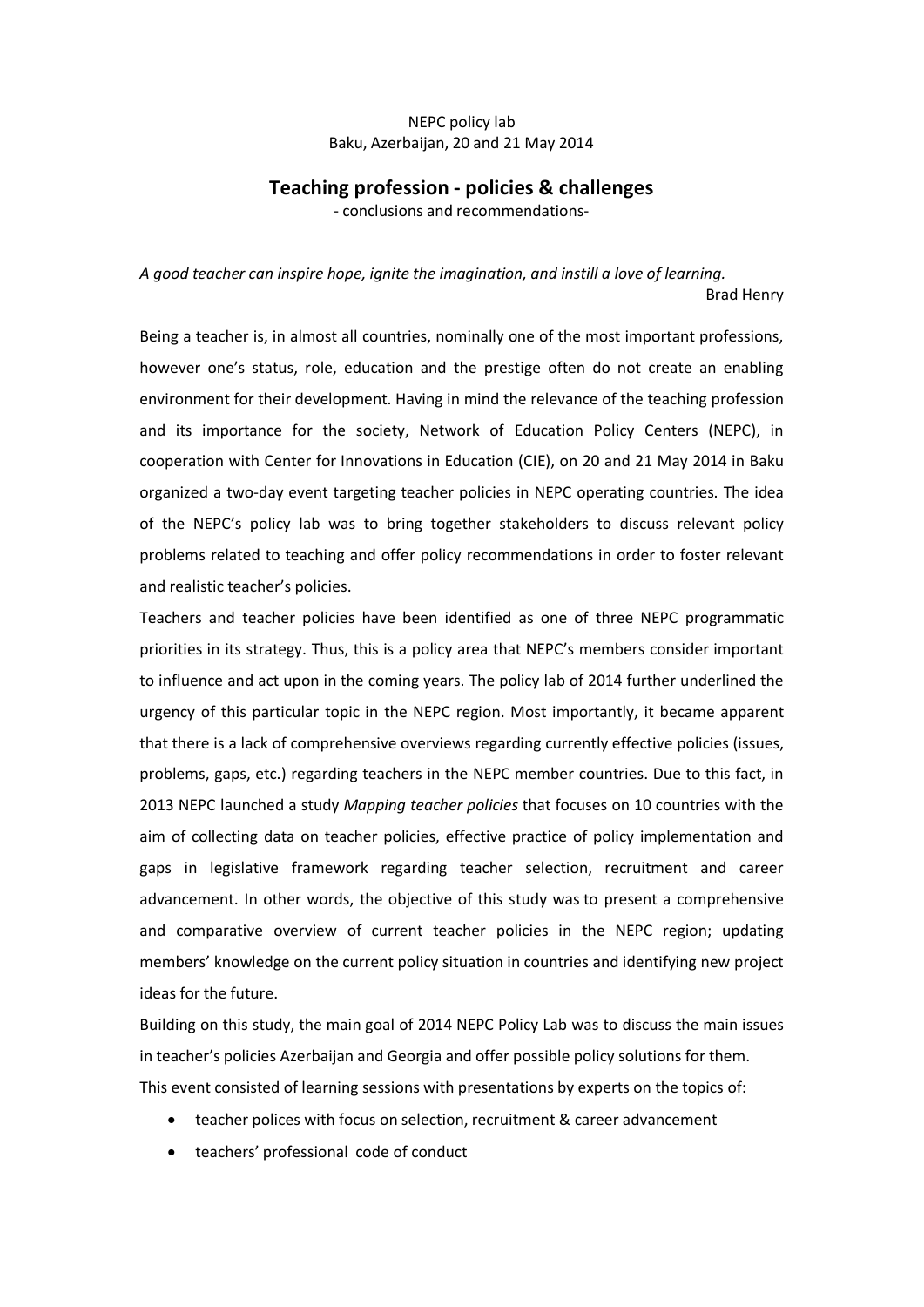After presenting the results of the project *Mapping teacher policies* and detailed presentations of Azeri and Georgian teacher policies, participants of the policy lab elaborated Azeri and Georgian position on two significant issues related to teacher policies. In the first panel, participants from civil society organizations, governmental representatives and educational experts were deliberating on how to motivate a teacher to be professional. Many countries have recently experienced a policy change in education policy when teaching system had started to be more oriented towards outcome orientation. However, this policy change was mostly nominal, while practices and ways of teaching have stayed the same. In this new undefined environment, the poor link between a policy framework and its implementation causes a big gap between the policy expectations and the end solution. Teachers are not adequately prepared for their new role since continuous professional education does not meet requirements of a new policy. Participants of the Policy Lab concluded that there are structures that help implementing new perspectives in the education system, however due to inadequate support, innovations are almost nonexistent. In other words, contemporary tendencies in education support democratization of schools however, school workers such as teachers and principles are unsure of how to familiarize students with those trends. Moreover, continuous education of teachers is inadequate and still does not follow demands that education policy makers set. The second panel was aimed in discovering changing patterns in Azerbaijan and Georgia. Centralization, underdeveloped systems for attracting new quality teachers to rural places, ineffective continuous professional development programs for teachers and the impact of teachers' standards document were listed as pivotal issues in two countries. Of all above mentioned, participants developed three topics putting them in the Azeri context, by using a policy matrix.

### **1 Continuing professional development**

*Problem*: fragmented, centralized program with lack of diversity in provision. Programs aimed towards teachers are rarely designed in the participatory matter, which would include teachers as co-creators. Due to this, there is a gap between supply and demand, meaning that offered programs do not correspond to the needs of teachers in a classroom.

*Cause*: Underdeveloped practice of mentorship and lack of resources.

*Relevance*: To compensate or incorporate what was missing in pre service education. Pre service education does not prepare teachers for contemporary classroom challenges. Hence,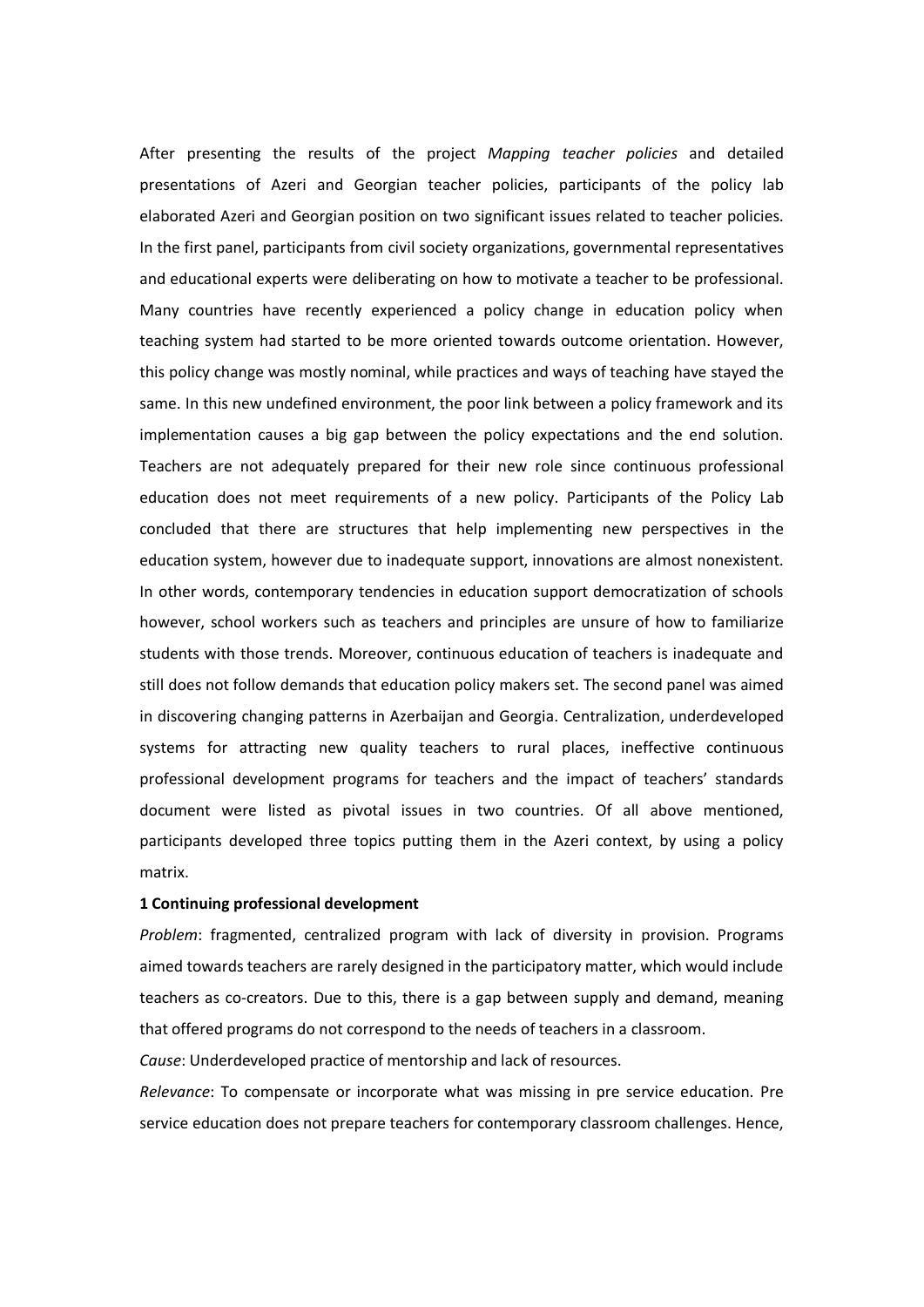ICT, critical thinking methods, participatory ways of teaching should be mandatory in pre service education for all teachers.

*Plan*: private-public partnerships in a way to find partners in the private sector that are interested to invest in education. Private-public partnerships are effective way for implementing contemporary technologies in the school system sponsored by the private companies. In addition to this, companies can provide education on for instance ICT for teachers in order for them to use ICT in their work.

### **2 Document on teachers' standards**

In order to develop a quality document on teachers' standards, experience of developing countries and their best practices should be taken into consideration. Hence, involvement of all stakeholders is crucial while engaging professional teachers' associations in the process is beneficial for assuring the best results.

*Problem*: The vagueness of the term 'standard'

*Cause*: professional associations are not interested

*Relevance*: Learning outcomes and better teaching quality

*Plan*: Knowledge of the teacher policies in a certain country is the most important part in developing a document on teachers' standards. All stakeholders to be educated on the topic and methods, as well as familiar with the best practices from countries that already have a document of that kind throughout educational workshops, leaflets or seminars. In addition, ICT technology should be used to enchase communication between stakeholders. Document should include: communication, leadership ability, classroom management, methods of teaching-pedagogies and an ethic codex.

### **3 Attracting new teachers to rural areas**

In order to attract new teachers to rural places participants of the policy lab proposed three solutions based on evidence based policies:

- a) Materials for teachers which include all benefits of teaching in rural areas are important incentives for attracting new teachers to rural areas
- b) Improving the quality of in-service programs as an effective tool
- c) Introducing voluntary certification as an expression of high standards

Furthermore, *Teach for Georgia<sup>1</sup>*, a program run by the Georgian government has proven to be successful program for attracting new teachers to rural areas.

<sup>&</sup>lt;sup>1</sup> For more on the program, please see: http://www.preteaching.gatech.edu/teachforgeorgia.